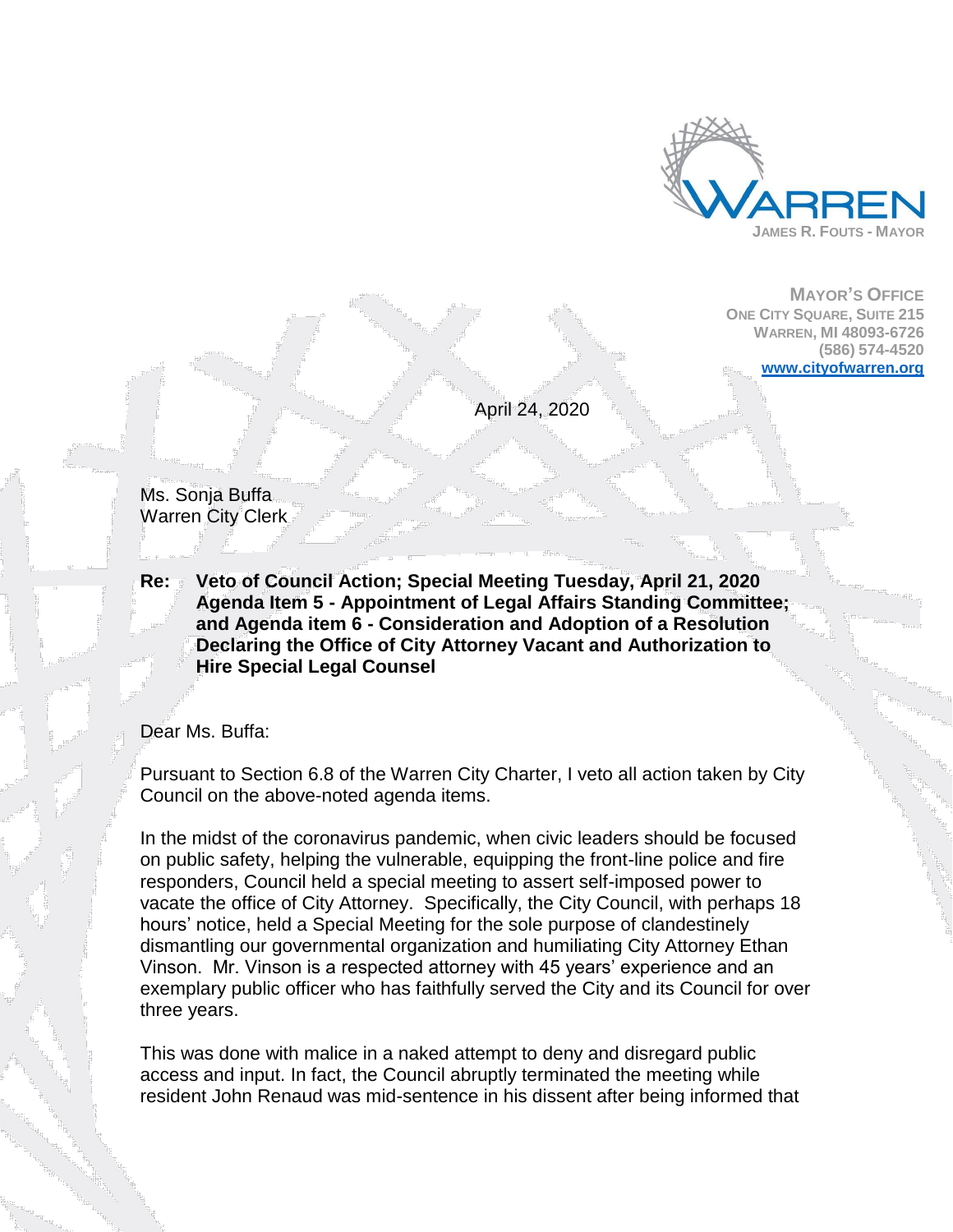many more residents were waiting in cue to express their opinions. Shockingly, the Council then reorganized on Zoom to vote with only a handful of residents being aware they did so. Adding insult to injury, the Council then censored this mere handful of residents by not allowing (at least) Jocelyn Howard and Christina Wright to speak. This appalling behavior against the residents of Warren is a flagrant violation of the Open Meetings Act, as modified by the Governor's Executive Order, and served to highlight the unlawful nature of the action being taken against our City Attorney at this secret meeting. All this was done in a non-essential, short-notice meeting instead of the regular Meeting set to occur a week later. A first-class coup, indeed.

Instead of working with Mr. Vinson as the City Charter directs, the City Council voted to form a committee to hire its own "special counsel," and excluded Mr. Vinson from future Council Meetings and from serving City Council. In doing so, Council President Pat Green suggested that their professional services contract was not subject to the City's Purchasing Ordinance.

In its ill-advised and unfortunate action, Council has defied City Charter as well as the Home Rule City Act, Act 279 of 1909 Governor Gretchen Whitmer's Executive Order, Open Meetings Act (OMA), Act 267 of 1976 as well as Council's Rules of Procedure and common standards of decency.

As Mayor, City Charter, section 7.3 endows me with the duty to see that all laws and ordinances are enforced within the city. Therefore, I am compelled to take any action necessary to challenge this action by our legislative body.

1) City Charter defines the role and responsibility of City Attorney not Council. Section 7.10 states the City Attorney "act(s) as legal advisor to the council and shall attend its meetings unless excused therefrom". Mr. Vinson has faithfully served council, attending every meeting of the current body and never asked to be excused nor has he sent one of his assistants. Council may not unilaterally defy Charter by removing him as its legal advisor or refusing his attendance at meetings as city attorney.

2) The City Attorney performs responsibilities that are at the helm of city business. Under charter section 7.10, the City Attorney prepares contracts, ordinances and other written instruments, advises our boards and commissions, and prosecutes and litigates for the city. Our Charter framers wisely included a dual role of the City Attorney to coordinate the interests of Council and the Administration. The City Attorney is in the position to develop contracts and other instruments to address the interests of both branches of our government. There is a reason Charter does not allow the Council to hire its own legal counsel. This would only create chaos, conflict, delay city business, and eliminate checks and balances inherent to our charter.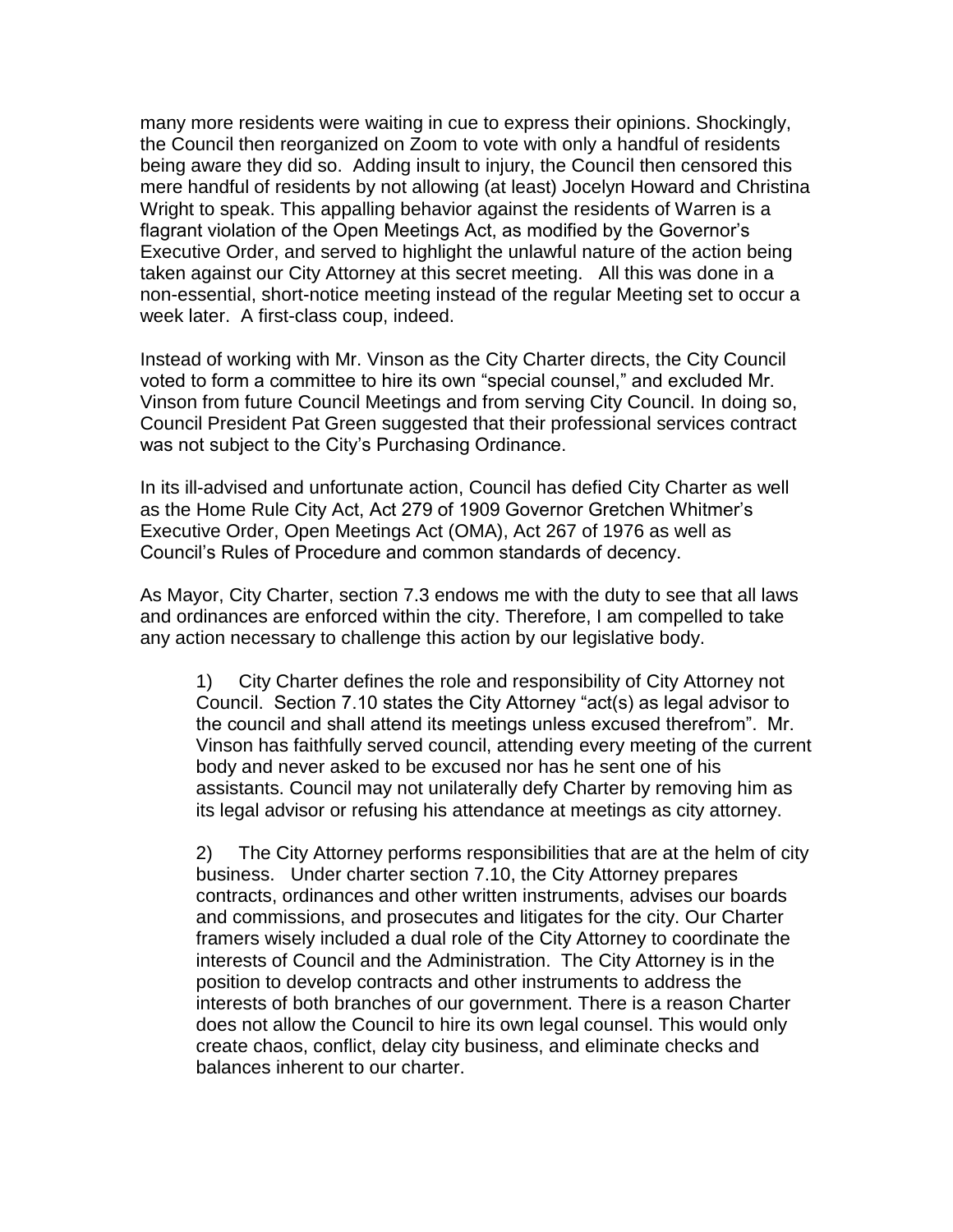3) Council has no power to initiate removal of an appointed officer. Under Charter section 4.12, the mayor and not council has the authority to remove an officer even the officers confirmed by council. Unequivocally, Council's intent and subsequent action was to remove the City Attorney.

4) The action alters City Charter without a vote or petition of the public. Warren is a Home Rule City, authorized under the Michigan Constitution 1963, article 7, section 22, and is subject to the Home Rule City Act. Under the Home Rule City Act, a city charter amendment requires a ballot vote or petition of the electorate. Council negated significant sections of the Charter, without any regard for the public's rights or legal process.

5) The action did not comply with section 5.3(c) of Charter, which states that no business shall be transacted any special meeting of the council except that stated in the notice of the meeting. The agenda item did not correspond to the actual discussion and vote of Council. This deviation is not consistent with charter. Furthermore, Council's own rules, section 1.6 of the Council Rules of Procedure states the City Attorney or one of his assistants shall attend all meeting and hearings of the Council. Council voted that Mr. Vinson is not to attend the meetings without amending its own rules. These are technicalities, of course, yet noteworthy as procedural deficiencies and to demonstrate the overall rashness of the action.

6) Among the most astonishing aspects of the meeting is Council's apparent disregard for the City's Purchasing Ordinance. In fact, the Council President stated this professional service contract would not be subject to the purchasing ordinance, and that the committee would decide unilaterally to hire whatever attorney it wants.

7) Council's meeting violated the Open Meetings Act (OMA), Governor Whitmer Executive Order 20-48. The clear violation is the public comment requirement. The governor emphasized the right of the public during electronic meeting yet Council cut off most comments from the public. If there were technical difficulties, a simple recess of the meeting would be in order. Section 1(b) of Order 20-48 mandates that any meeting held electronically permit the public to hear other comments from the public. Public participation and access is not discretionary. No meeting should proceed unless the public has the right to speak or participate.

8) This meeting was held with less than one-day's notice. Even if the notice was on the City website for 18 hours, the notices must also comply with other posting provisions of the OMA. Not only was the notice to the public inadequate, Council gave Mr. Vinson NO notice. He found out about the meeting from me. During the meeting council did not allow the public to either see or hear Mr. Vinson, or allow him to assert his rights